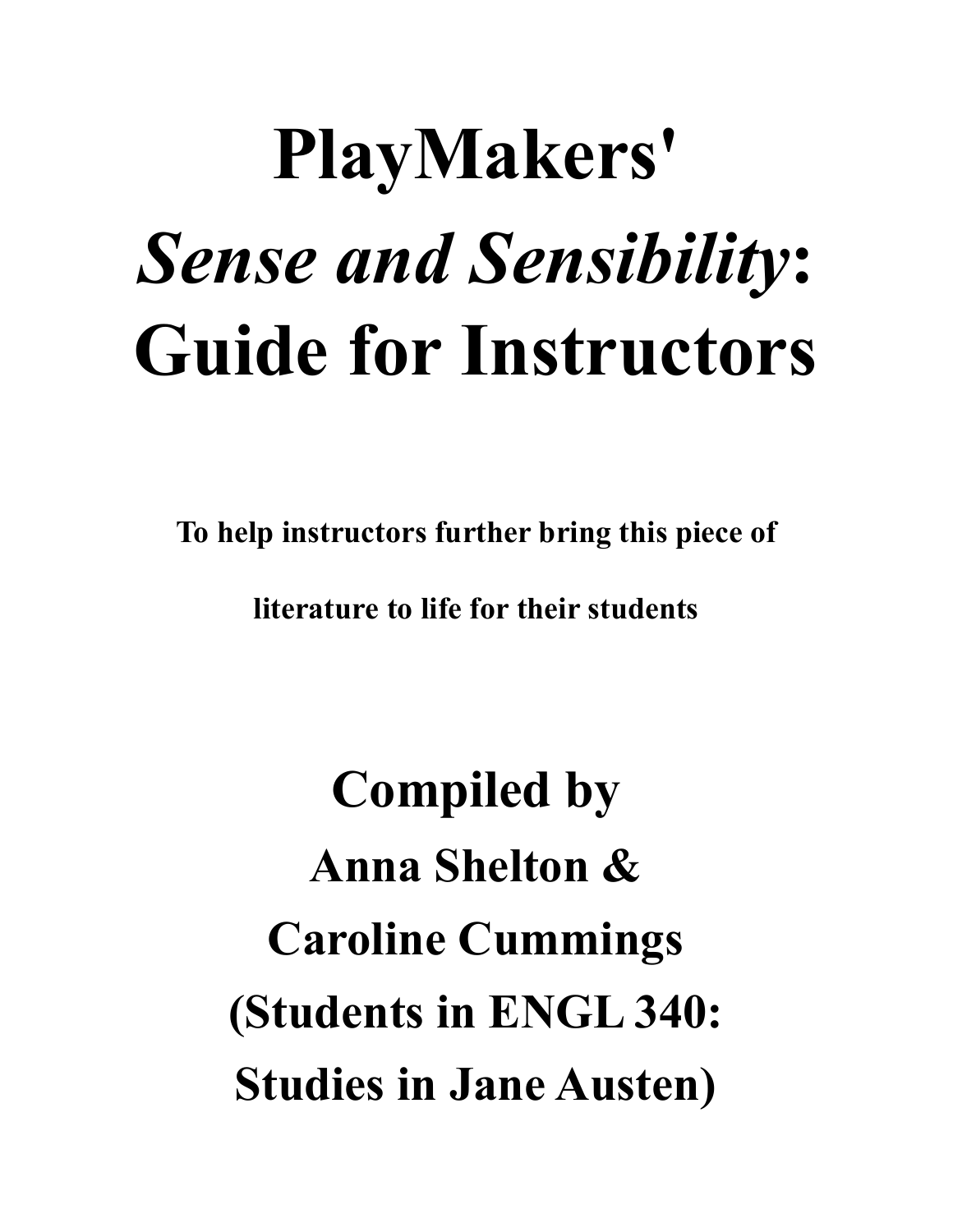## **Timeline of Jane Austen's Life**

1775: Jane Austen is born on December 16 in Hampshire.

1783: Jane, age 7, studies for a short time with Cassandra at a school in Oxford.

1785: Jane and Cassandra study in Reading for a short time, the return to Steventon where Jane will remain for much of the next 15 years.

1787: She begins writing a variety of works now known as her Juvenilia.

1791: She writes *The History of England* "by a partial, prejudiced, and ignorant Historian."

1792: She writes *Lesley Castle*, a short epistolary novel.

1794: She writes the epistolary novel *Lady Susan*, the last piece of her Juvenilia.

1795: She writes Elinor and Marianne, an early draft of *Sense and Sensibility*.

1796: She writes *First Impressions*.

1797: Her father offers *First Impressions* to a London Publisher; it is rejected without being read.

1797: She begins to revise *Elinor and Marianne*, retitling it *Sense and Sensibility.* 

1799: She writes *Susan*. It is accepted by a publisher, but not published.

1801: Her father retires from the church and the Austens move to Bath, Somerset county.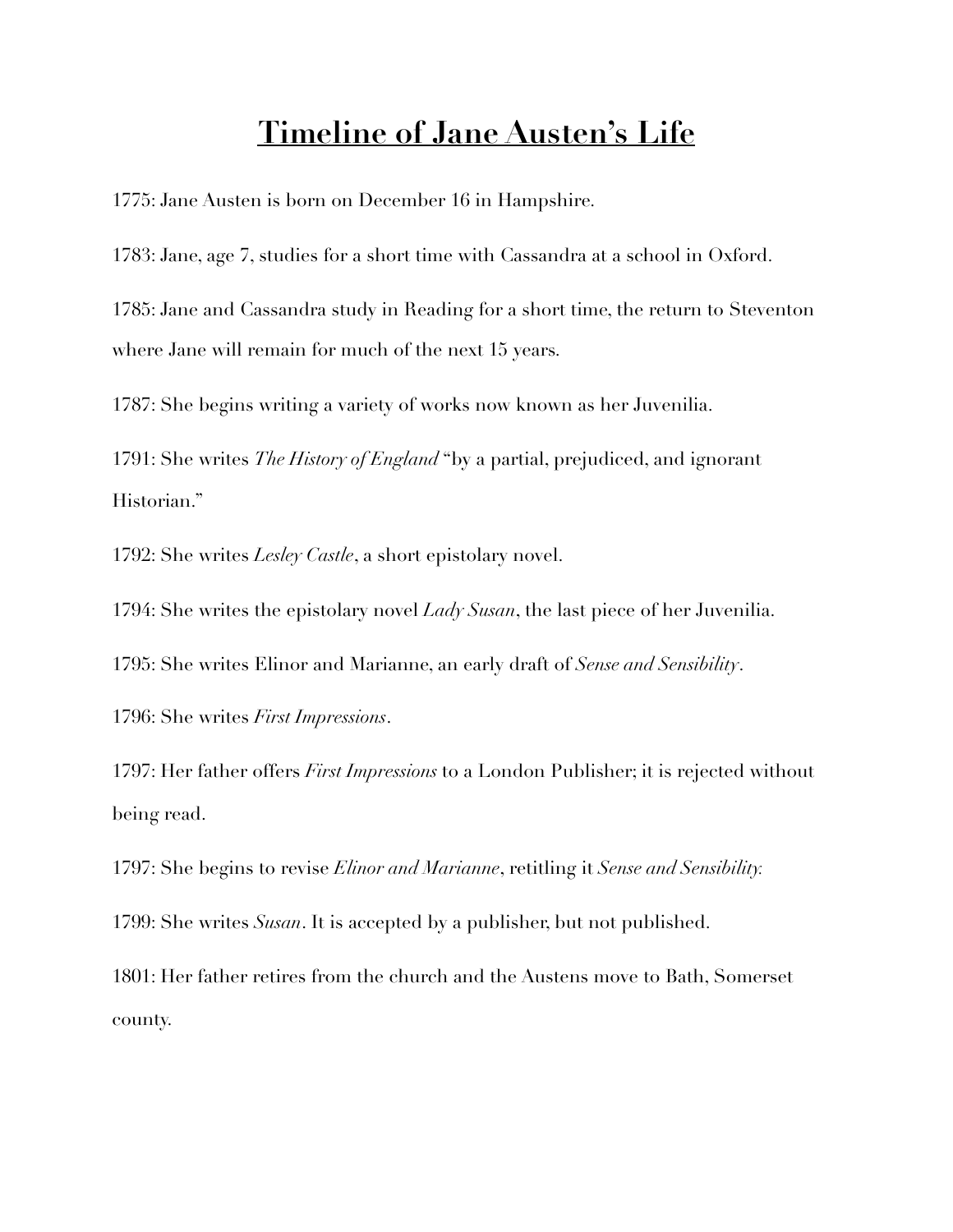1802: She receives and accepts a marriage proposal from a family friend, Harris Bigg-Wither, then changes her mind and retracts her acceptance the next day.

1803: She sells a revised version of *Susan* to another London publisher. He agrees to publish it, but never does.

1804: She begins to write *The Watsons*, but leaves it unfinished.

1805: Her father dies.

1806: Jane, Cassandra, and their mother move to Southampton, Hampshire county. 1809: Jane, Cassandra, and their mother move to a cottage owned by Edward Austen Knight in Chawton, Hampshire county.

1810: She finishes *Sense and Sensibility*.

1811: *Sense and Sensibilit*y is published in October and is moderately successful.

1811: She begins revising *First Impressions* into *Pride and Prejudice.*

1813: *Pride and Prejudice* is published on January 28. It sells very well and will be the most popular of her novels during her lifetime.

1813: She finishes writing *Mansfield Park*.

1814: *Mansfield Park* is published.

1815: She is praised by the Prince Regent, who invites her to dedicate a future work to him.

1815: *Emma* is finished and published – and dedicated to the Prince.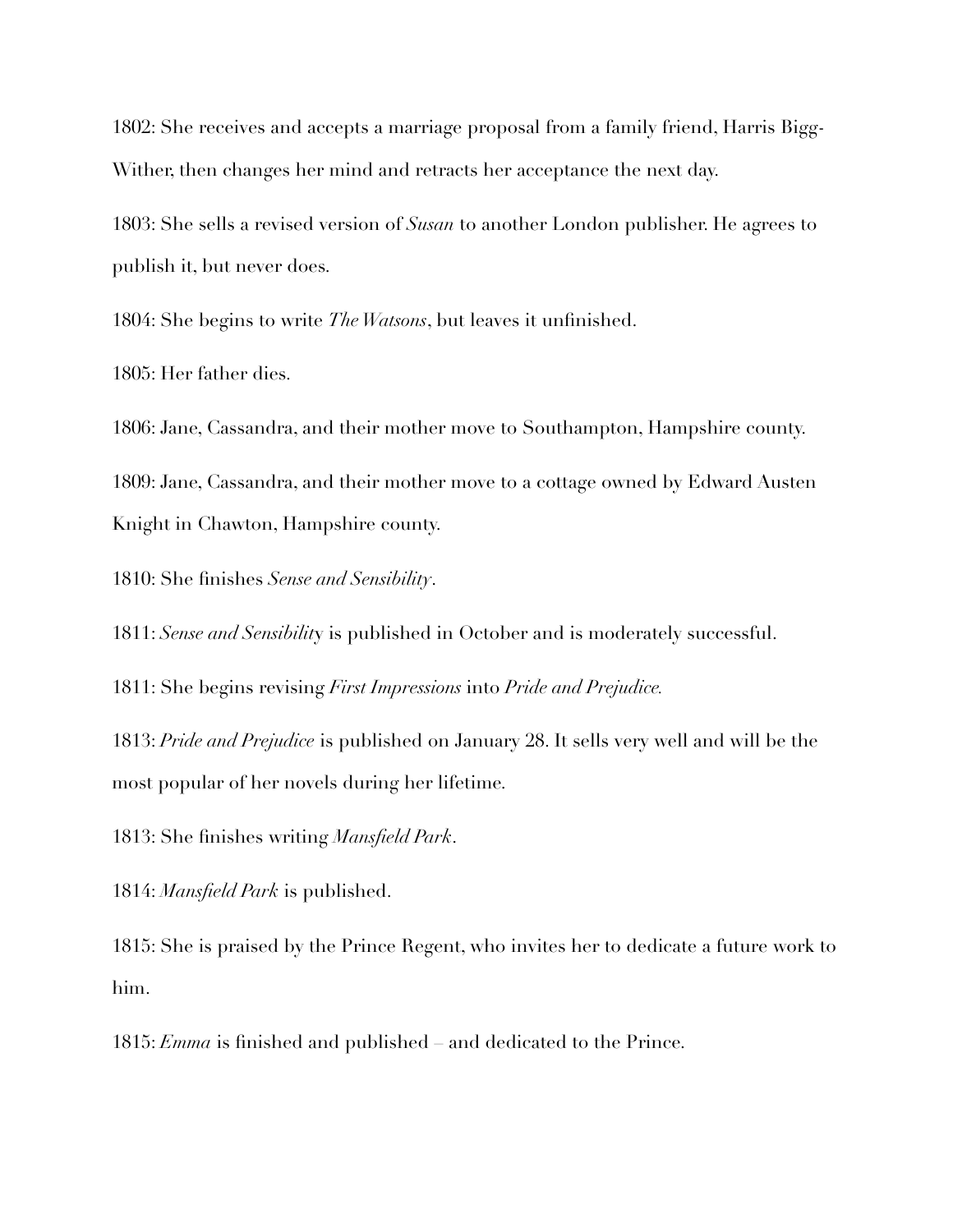1816: She or her brother Henry buys back the manuscript of *Susan* and she begins revising it into *Northanger Abbey.*

1816: She finishes *Persuasion*.

1816: Her health begins to fail.

1817: In a period of better health, she begins writing *Sandition*, left unfinished. 1817: She dies on July 18th and is buried in Winchester Cathedral.

## **Timeline of World Events During Austen's Life**

1810- Mexico, Chile, Argentina, and Columbia declare Independence from Spain 1811- George III is declared insane and his son, the Prince of Wales, begins to rule in his place, officially beginning the Regency.

1811- Luddites, protesters against the unemployment brought about my mechanization, destroy factory machinery in Northern England.

1812- The War of 1812 begins between Britain and the United States.

1812- Napoleon's army captures Moscow, but is forced to begin retreat from Russia.

1813- Duke of Wellington's army forces the French out of Spain.

1814- Napoleon abdicates and is exiled to Elba.

1815- Napoleon escapes from Elba and returns to power in France. His army is defeated at Waterloo by British and Dutch forces under Wellington. He is exiled to St. Helena. Monarchy is restored to France under Louis XVIII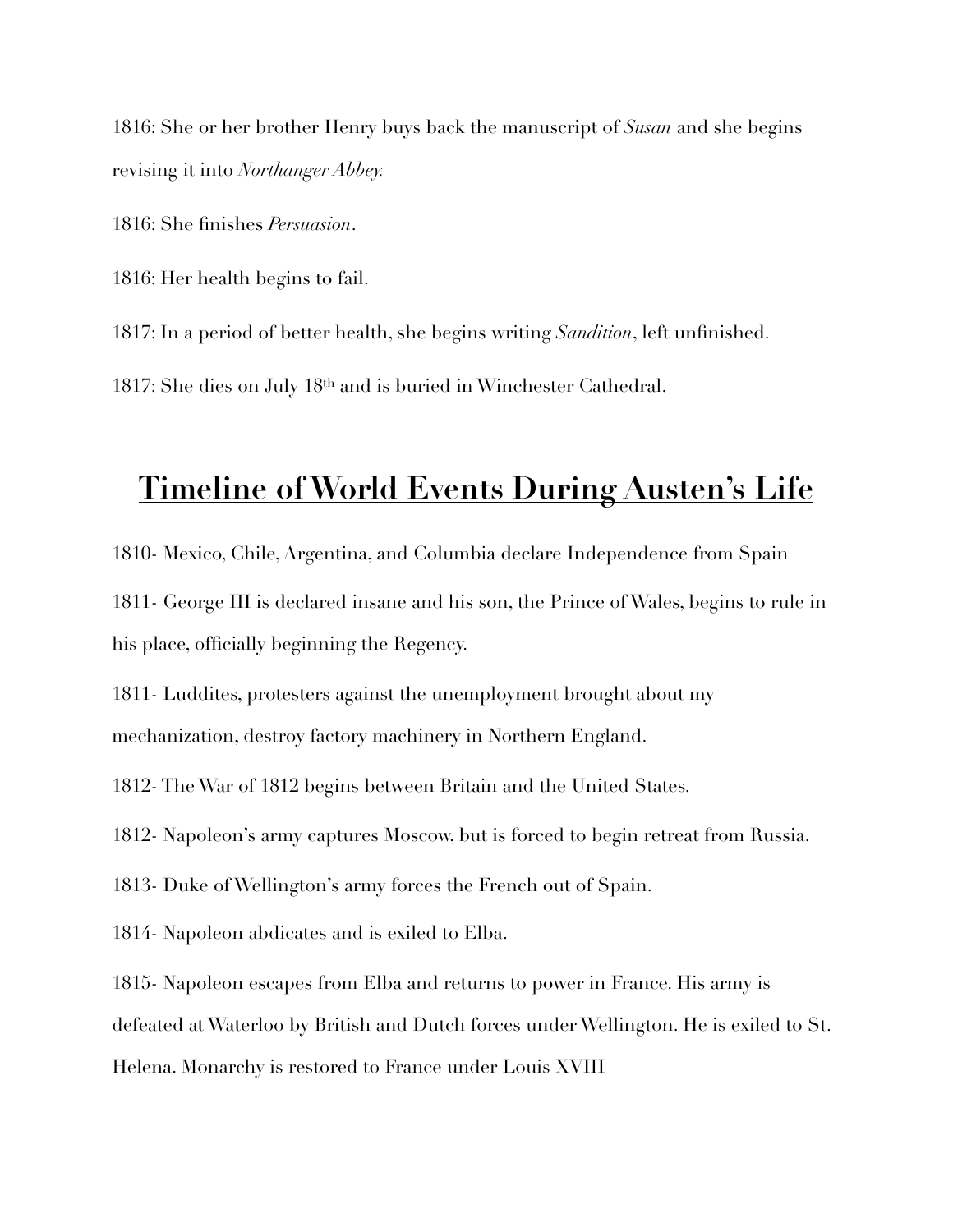1816- Coleridge publishes "Kubla Khan."

1817- John Keats' poetry first published.

1818- Mary Shelley writes *Frankenstein*.

1820- George III dies and George IV ascend to the throne after a 10 year Regency.

## **Synopsis of Plot:**

Upon the sudden death of Mr. Dashwood, his son John inherits his estate of Norland, and with it, a large fortune. John's father gives him one command, to "provide for your stepmother and her daughters." After John's wife Fanny convinces him otherwise, the Dashwood girls – sensible Elinor, romantic Marianne and the young Margaret – and their mother are left nearly destitute. However, their sister-inlaw does have one redeeming quality: her handsome, if shy, brother Mr. Edward Ferrars. The eldest sister, Elinor, quickly captures his attention.

The Dashwood women are forced to leave their home at Norland for a cheaper cottage across England, generously provided by their boisterous cousin, Sir John. He introduces them to their new neighbors, including Sir John's nosy but loving motherin-law Mrs. Jennings, and the kind-hearted Colonel Brandon. It is evident to all that the Colonel is immediately taken with Marianne, but she does not share his affection because of his advanced age of 35.

After taking a fall during a walk, Marianne is rescued by Mr. John Willoughby, a suave and handsome young man. It is revealed that he is expected to inherit a large fortune from his aunt as well as her nearby estate. Willoughby begins to woo Marianne, much to her delight. Elinor keeps Willoughby and Marianne in check,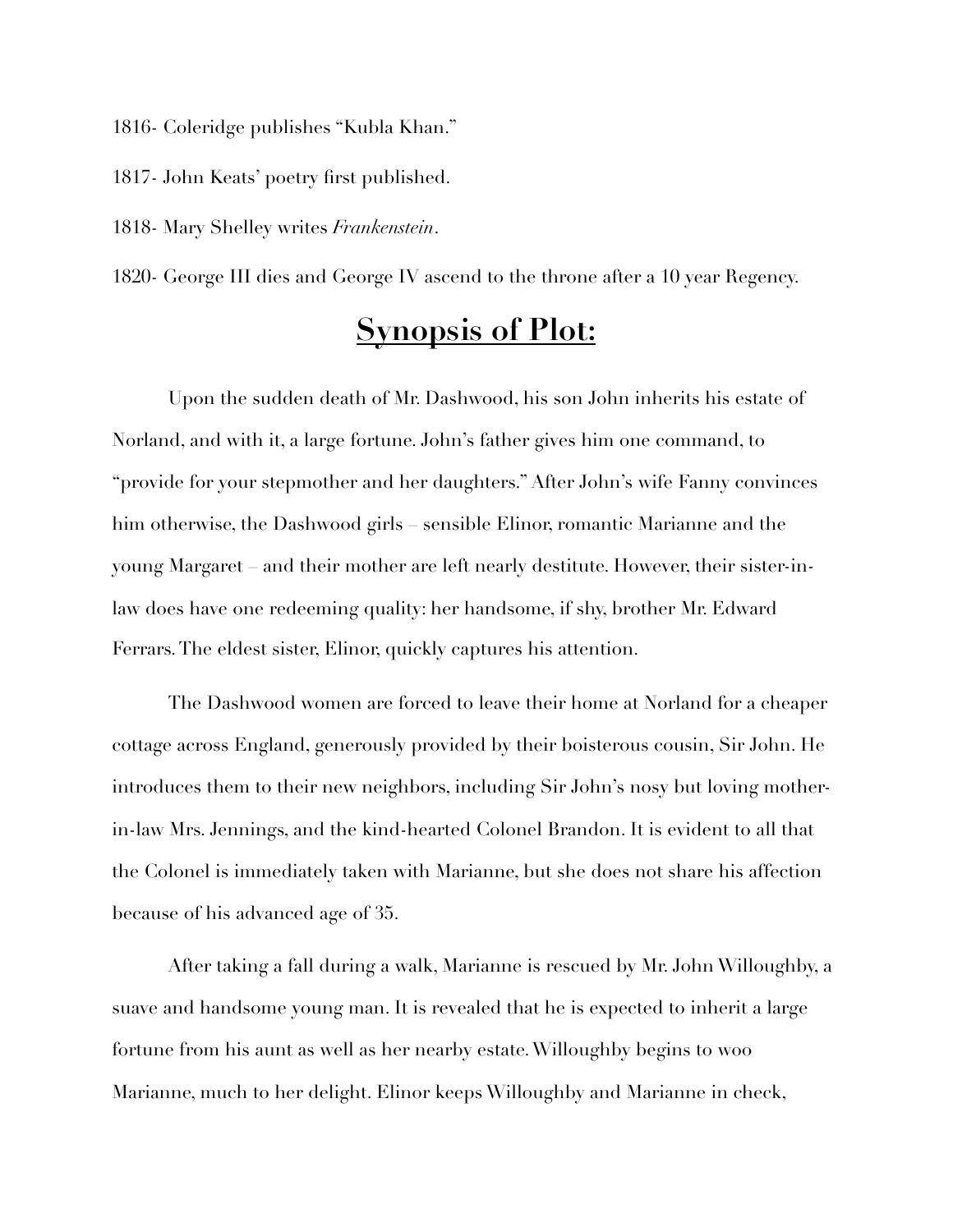cautious of her sister's sensibilities and Willoughby's smooth-talking manner. Then, just when every sign points to an imminent proposal, Willoughby abruptly leaves for London on business for his aunt. The whole family – especially Marianne – is left confused and devastated. After a short visit from Edward Ferrars rekindles his and Elinor's affections, Mrs. Jennings introduces the sisters Lucy and Anne Steele. Lucy confides to her new "friend" Elinor that Mr. Edward Ferrars is actually her secret fiancé. Elinor must now keep Lucy's secret while also hiding her own love for Edward.

Mrs. Jennings offers to take the Dashwoods with her to London for the fashionable winter season. Marianne enthusiastically agrees, Elinor less so, but accompanies her sister to London anyway. Marianne finally finds Willoughby and discovers he is engaged to another, much richer, lady. While Marianne languishes, Colonel Brandon discloses the truth to Elinor: Marianne is not the only woman Willoughby has deceived – Brandon's young ward, the daughter of his childhood sweetheart, received Willoughby's affections as well. Marianne chooses to look past her lover's misconduct and continues to pine for Willoughby.

John Dashwood visits his stepsisters in London. He invites the girls to a party with the Steeles, where they finally meet Fanny and Edward's mother, the formidable Mrs. Ferrars. During the party, Lucy again confides in Elinor about her feelings for Edward. Then, scandal erupts. While on a visit to Mr. and Mrs. John Dashwood, Anne Steele tells Fanny about Lucy and Edward's engagement. When Edward chooses to stand by the engagement, he is cast out from his family, and his inheritance is given to his younger brother Robert. Edward is befriended by Colonel Brandon, who offers him the vicarage on his estate. Soon, it is time to leave London and return home, but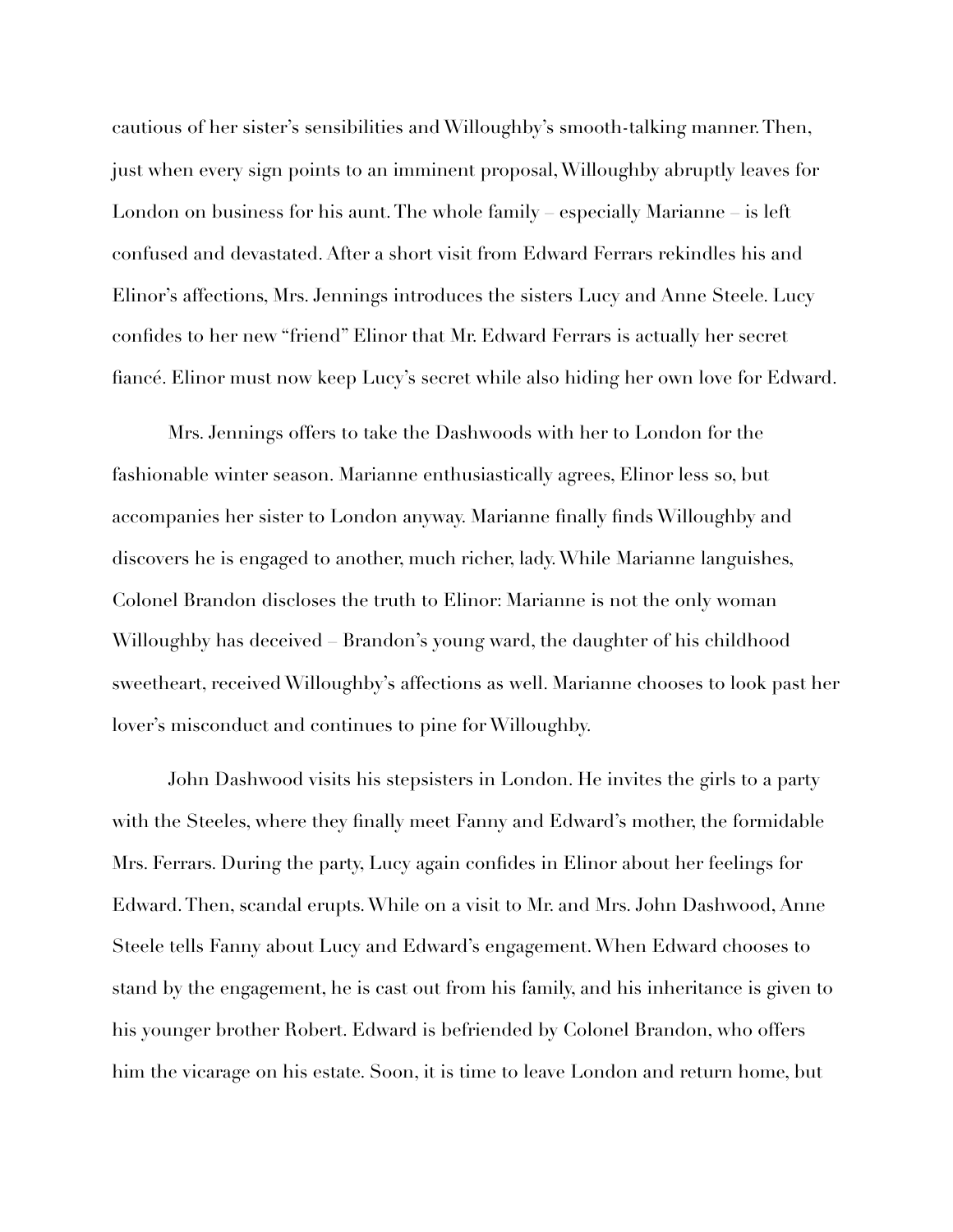Mrs. Jennings insists on a quick stop to visit her younger daughter's family, the Palmers. Marianne objects – she is not only anxious to be home, but the Palmers' home is much too close to Willoughby. Colonel Brandon obligingly accompanies them so that the girls can have a chance to continue their journey homeward with a chaperone.

While at the Palmers' home, though, Marianne is caught walking in a storm and falls dangerously ill. When Brandon leaves to retrieve her mother, a drunken Willoughby arrives to see Marianne. He is stopped just in time by Elinor. He confesses to her that he truly loved Marianne the whole time, but felt too pressured to marry for wealth instead of for love. Elinor takes pity, but knows his very presence could shock her sister into even greater peril. Full of misery, Willoughby leaves the house and never sees Marianne again. Colonel Brandon arrives with Mrs. Dashwood and sees Marianne through her illness. Her feelings for Willoughby give way to affection for Brandon.

Edward arrives to reveal that, after his fortune was lost, Lucy Steele set her heart on his brother Robert and now the two are married. Edward is at last free to propose to Elinor, which she happily accepts. Marianne also accepts the Colonel's hand.

**Source:** [https://www.guthrietheater.org/globalassets/pdf/study-guides/](https://www.guthrietheater.org/globalassets/pdf/study-guides/senseandsensibility_studyguide.pdf) [senseandsensibility\\_studyguide.pdf](https://www.guthrietheater.org/globalassets/pdf/study-guides/senseandsensibility_studyguide.pdf) (pp3-4)

**Other Study Guides: [https://www.bard.org/study-guides/synopsis-sense-and](https://www.bard.org/study-guides/synopsis-sense-and-sensibility)[sensibility](https://www.bard.org/study-guides/synopsis-sense-and-sensibility)**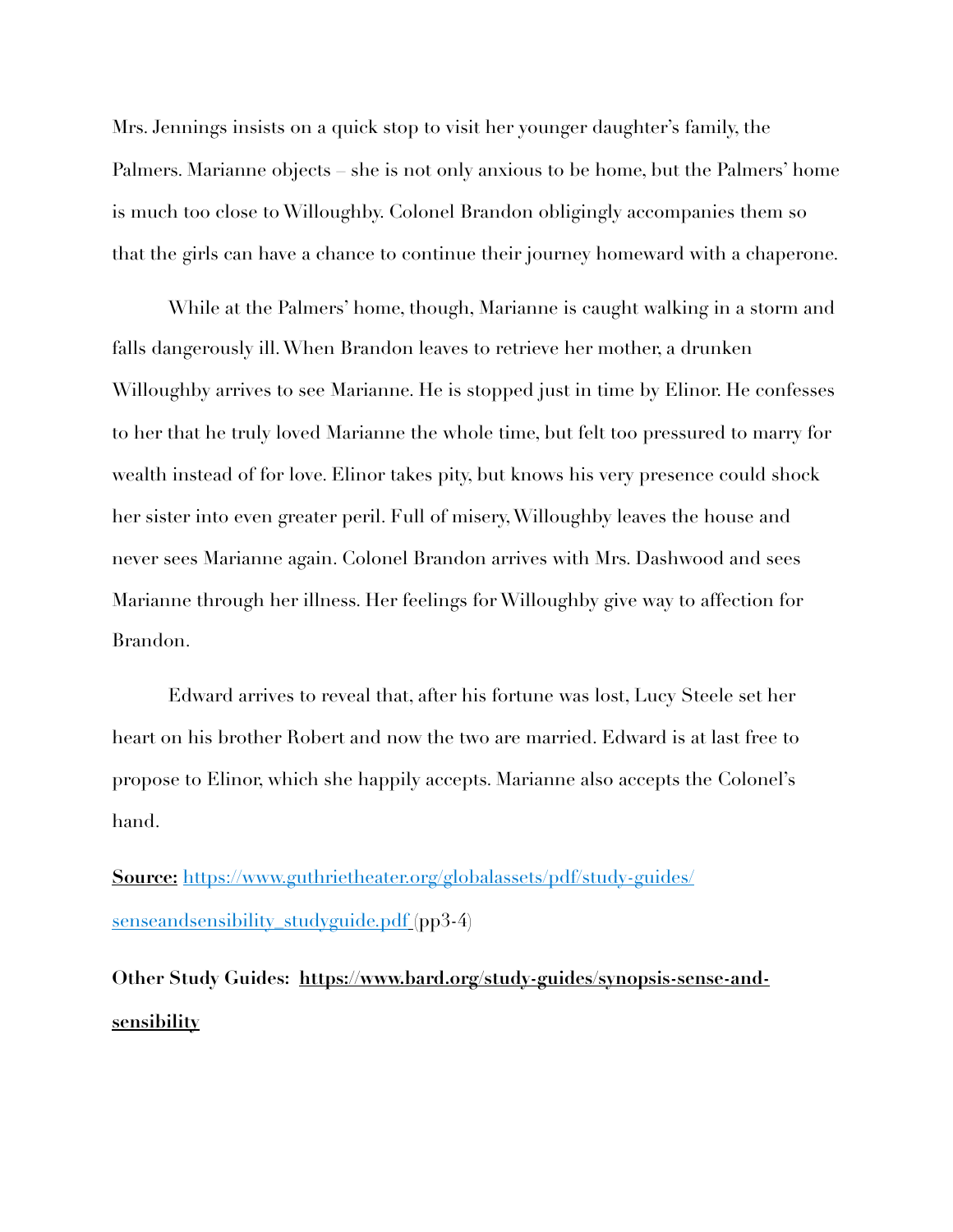## **Themes for Discussion & Activities: Society and Class:**

The world of Jane Austen's *Sense and Sensibility* is a complicated one, in which everyone fits neatly into minute little pigeonholes in the incredibly stratified, hierarchical class system. Imagine this system as an enormous card catalog, in which every single person we encounter fits somewhere – and moving them to another place is quite a big undertaking, that involves shuffling everyone else around slightly and getting them all used to it. Her characters are all painfully, obsessively aware of their individual positions in society, and all of their relationships are marked distinctly by their varying amounts of power within the social system. Some questions to reflect on:

Most of the characters we encounter in *Sense and Sensibility* fall in the vague category we call the middle class. Can you differentiate between them? If so, how? What kind of impact do society and social convention have upon the various characters in Austen's novel? Is there any single "correct" take on social convention here? If so, what is it? Is social class a limiting factor here, or do characters manage to get around it?

Source:<https://www.shmoop.com/sense-and-sensibility/society-class-theme.html>

### **Love:**

Love is a many splendored thing, sure, but it's also a many troubled thing, if you ask Austen. In *Sense and Sensibility*, she shows us dramatically different facets of this crazy little thing we call love, from the euphoric to the life-threatening. While love is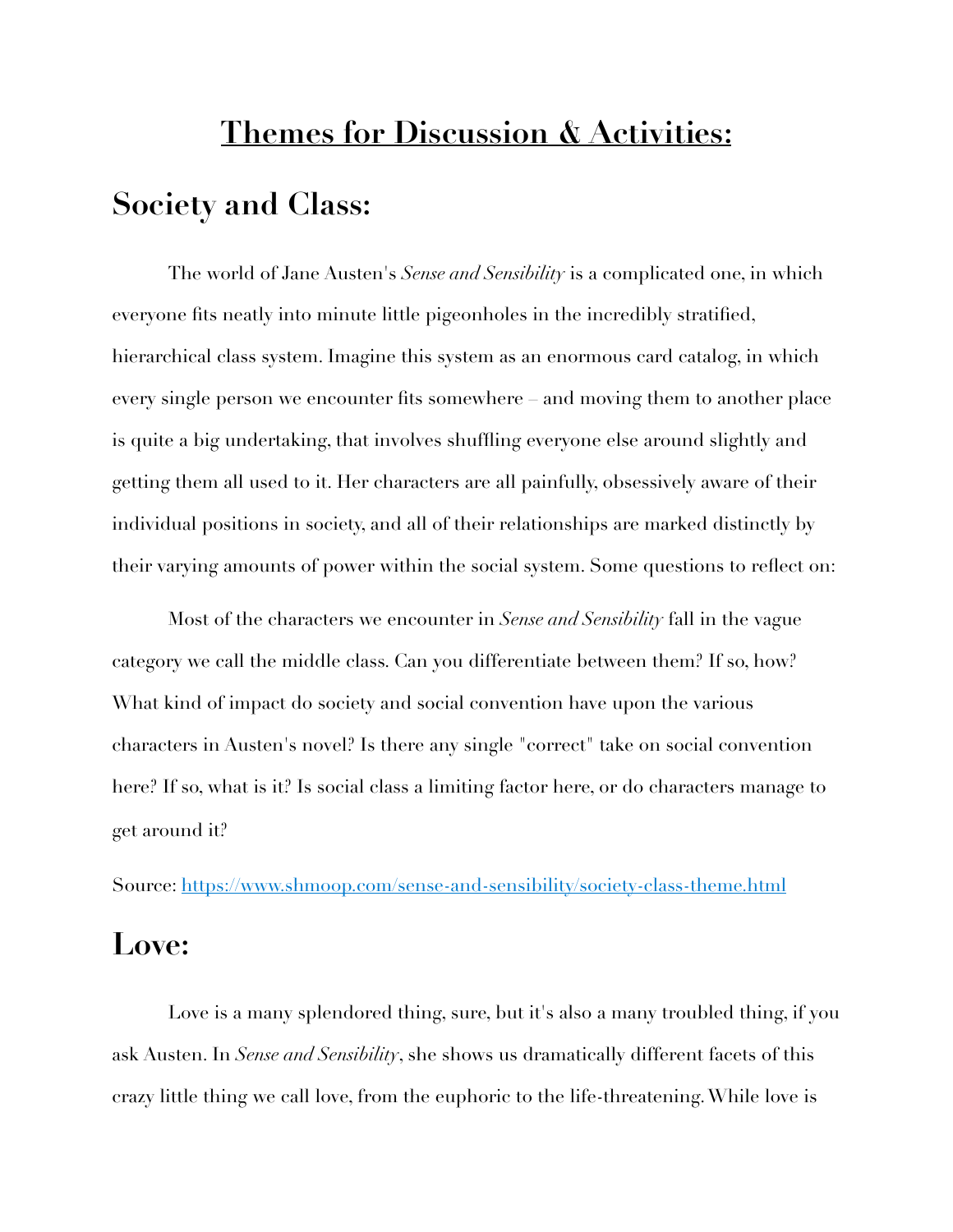certainly the driving force of the various plots we see in this novel, it's not always a good thing – in fact, more often than not, there's an edge of danger or tragic potential in it. Love, asserts this book, is wonderful and beautiful and all, but there's always a chance that it'll creep up behind you and stab you in the back. Some questions to reflect on:

What different kinds of love do we see in *Sense and Sensibility*? What aspects contribute to the love relationships we see here? In your opinion, do you think the characters view love differently than modern readers do?

Source:<https://www.shmoop.com/sense-and-sensibility/love-theme.html>

## **Communication:**

Communication and miscommunication are both central to *Sense and Sensibility*  – the novel is full of moments of misunderstanding as a result of what is said (or notably not said). The characters are constantly in discourse with each other, whether in person or in letters, but that doesn't mean that they're always clear with one another. Actually, sometimes it's the surplus of language that makes things unclear – Austen shows us that more words don't necessarily help explain anything. Rather than simply talking and talking, the important thing is to make sure that you're actually understanding each other – something that our characters aren't always capable of. Sound familiar? It should, because it's frequently true in real life. Some questions to reflect on:

Does the necessary elements of propriety and convention in characters' speech contribute to clear understanding, or to misunderstanding? Do you think that any of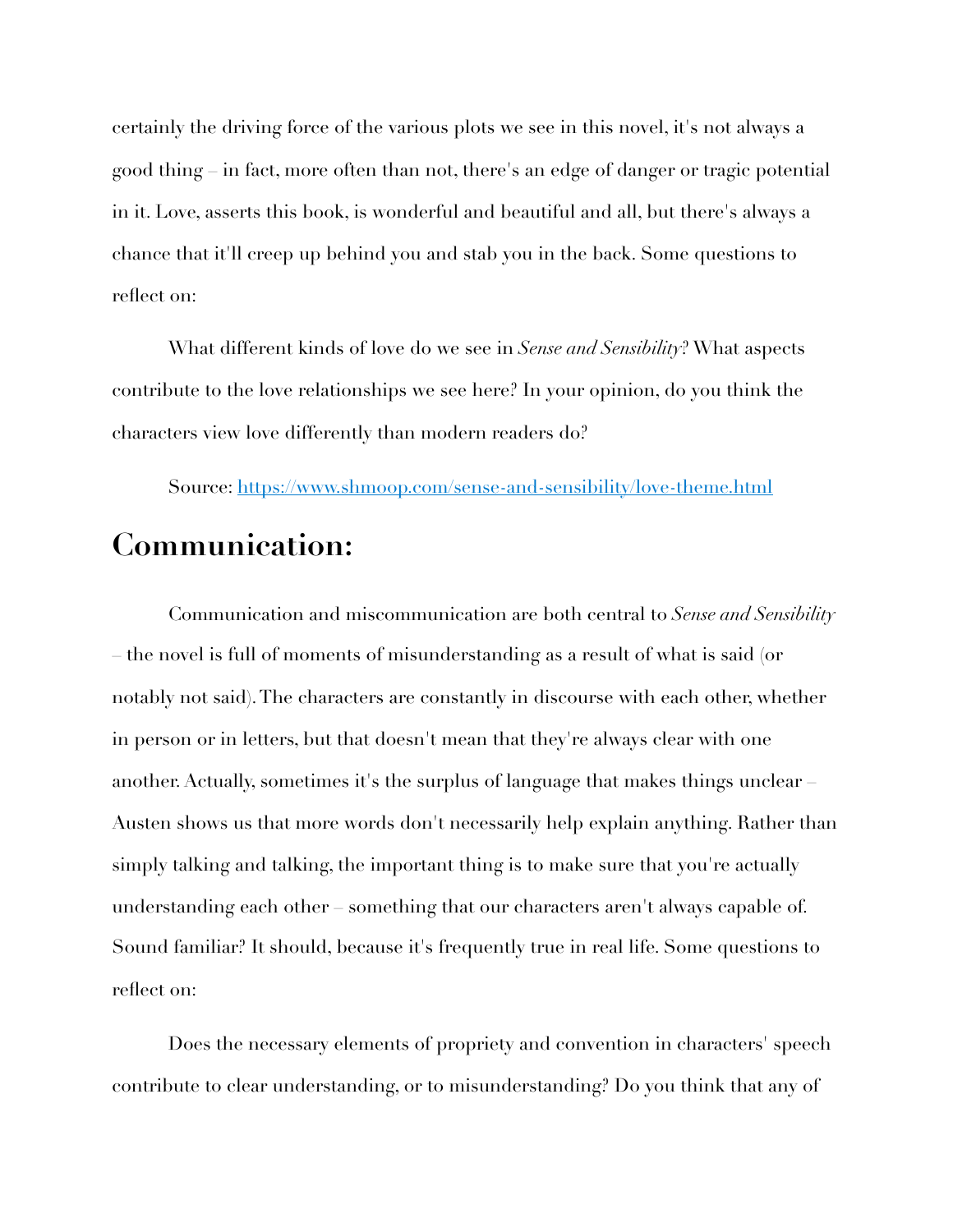these plot lines could have been resolved earlier by changing the ways in which the characters communicate with each other? Why or why not? If your answer to the above question was yes, how do you think they could communicate differently?

Source: [https://www.shmoop.com/sense-and-sensibility/language](https://www.shmoop.com/sense-and-sensibility/language-communication-theme.html)[communication-theme.html](https://www.shmoop.com/sense-and-sensibility/language-communication-theme.html)

## **Wealth:**

Money is nice, and we all want to have it. We know it now, and Austen knew it back in the nineteenth century. For this simple reason, money is a motivating factor in a lot of the decisions that we see unfold in *Sense and Sensibility*. Wealth and inheritance create systems of control and power here, that profoundly influence the personal choices and options of our characters; most of the young people Austen introduces to us are financially dependent upon parents or other relations, and therefore obliged to submit to them, according to the rules of the day. Maybe it's not right, but it's just the way things work in the world of the novel – and we see them attempt to balance the pragmatic need for wealth with their emotional demands throughout the book. Some questions to reflect on:

Can money buy happiness for any of these characters? How significant is it that all of these various plotlines take place within the confines of the middle class? What is the relationship of wealth to power in the relationships we see here?

Source:<https://www.shmoop.com/sense-and-sensibility/wealth-theme.html>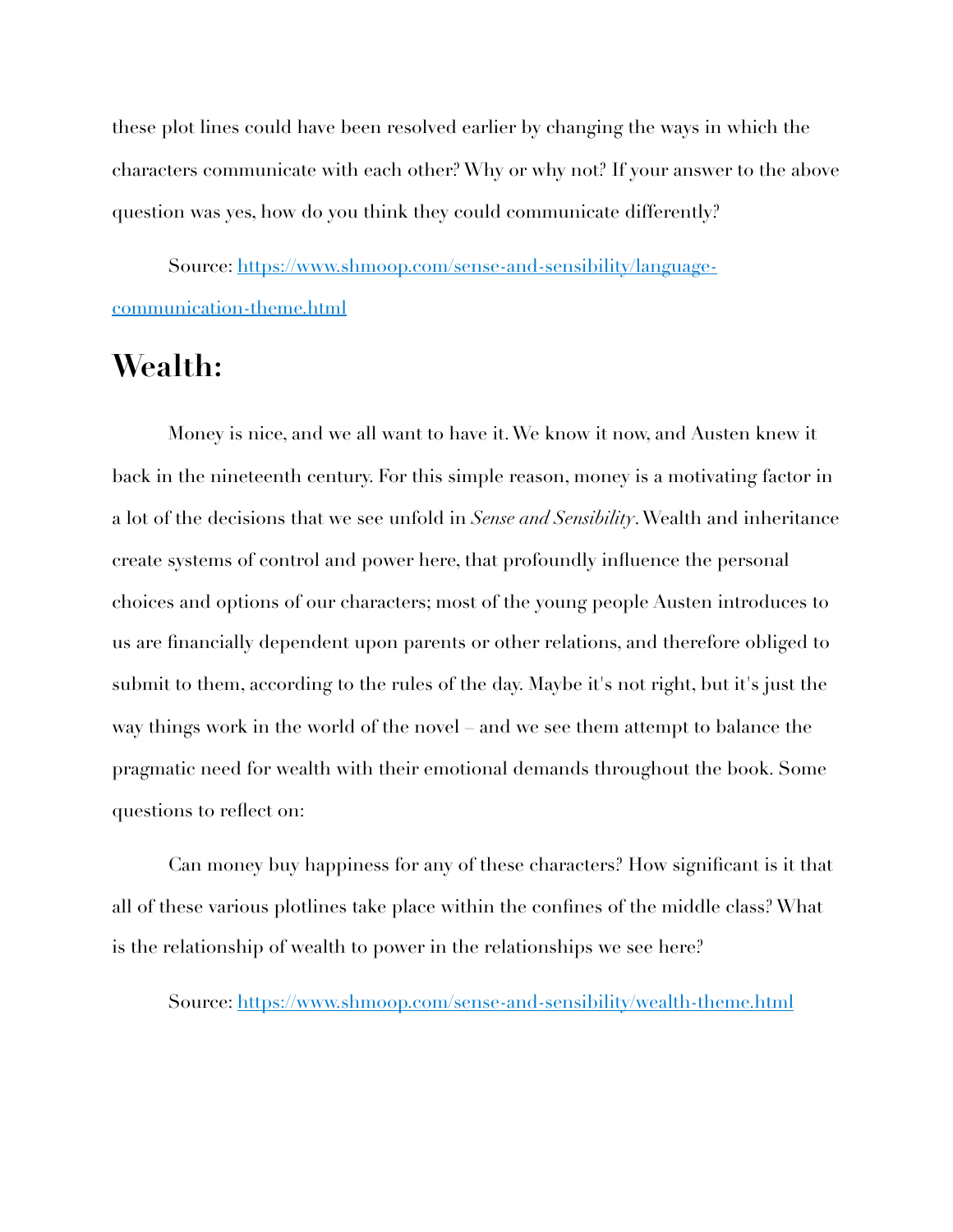## **Sensibility:**

The dichotomy between "sense" and "sensibility" is one of the lenses through which this novel is most commonly analyzed. The distinction is most clearly symbolized by the psychological contrast between the novel's two chief characters, Elinor and Marianne Dashwood. According to this understanding, Elinor, the older sister, represents qualities of "sense": reason, restraint, social responsibility, and a clear-headed concern for the welfare of others. In contrast, Marianne, her younger sister, represents qualities of "sensibility": emotion, spontaneity, impulsiveness, and rapturous devotion. Whereas Elinor conceals her regard for Edward Ferrars, Marianne openly and unashamedly proclaims her passion for John Willoughby. Their different attitudes toward the men they love, and how to express that love, reflect their opposite temperaments.

 This dichotomy between "sense" and "sensibility" has cultural and historical resonances as well. Austen wrote this novel around the turn of the eighteenth century, on the cusp between two cultural movements: Classicism and Romanticism. Elinor represents the characteristics associated with eighteenth-century neo-classicism, including rationality, insight, judgment, moderation, and balance. She never loses sight of propriety, economic practicalities, and perspective, as when she reminds Marianne that their mother would not be able to afford a pet horse or that it is indecorous for her to go alone with Willoughby to Allenham. It was during the Classical period and its accompanying cultural [Enlightenment](http://www.sparknotes.com/history/european/enlightenment/) that the novel first developed as a literary genre: thus, with the character of Elinor, Austen gestures toward her predecessors and acknowledges the influence of their legacy on her generation.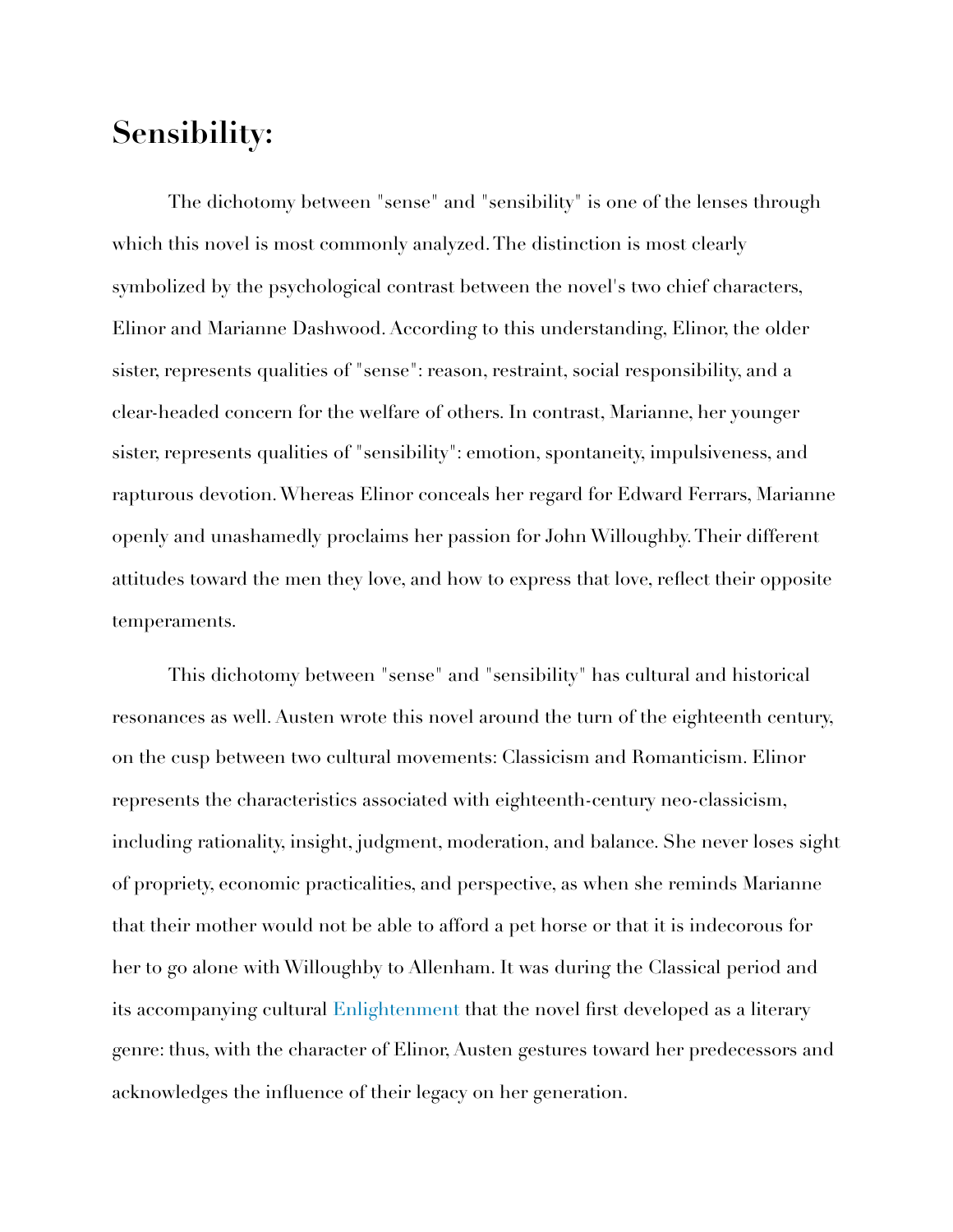In contrast, Marianne represents the qualities associated with the emerging "cult of sensibility," embracing romance, imagination, idealism, excess, and a dedication to the beauty of nature: Marianne weeps dramatically when her family must depart from "dear, dear Norland" and willingly offers a lock of her hair to her lover. Austen's characterization of Marianne reminds us that she was the contemporary of Wordsworth, Coleridge, and Walter Scott, the luminaries of the English Romantic literary scene. Austen's depiction of Elinor and Marianne thus reflects the changing literary landscape that served as a backdrop for her life as a writer.

 However, this novel cannot simply be understood as a straightforward study in contrast. Elinor, though representing sense, does not lack passion, and Marianne, though representing sensibility, is not always foolish and headstrong. Austen's antitheses do not represent epigrammatic conclusions but a starting- point for dialogue. Although Austen is famous for satirizing the "cult of sensibility," in this novel she seems to argue not for the dismissal of sensibility but for the creation of a balance between reason and passion. Fanny Dashwood's violent outbreak of feeling towards the end of the novel reveals that too little feeling is as dangerous as too much. Both Elinor and Marianne achieve happiness at the end of the novel, but they do so only by learning from one another: together they discover how to feel and express their sentiments fully while also retaining their dignity and self-control. The novel's success is not a result of the triumph of sense over sensibility or of their division; rather, we remember *Sense and Sensibility* as a conjunction of terms that serve together as the compound subject of Austen's novel.

#### Source: Sparknotes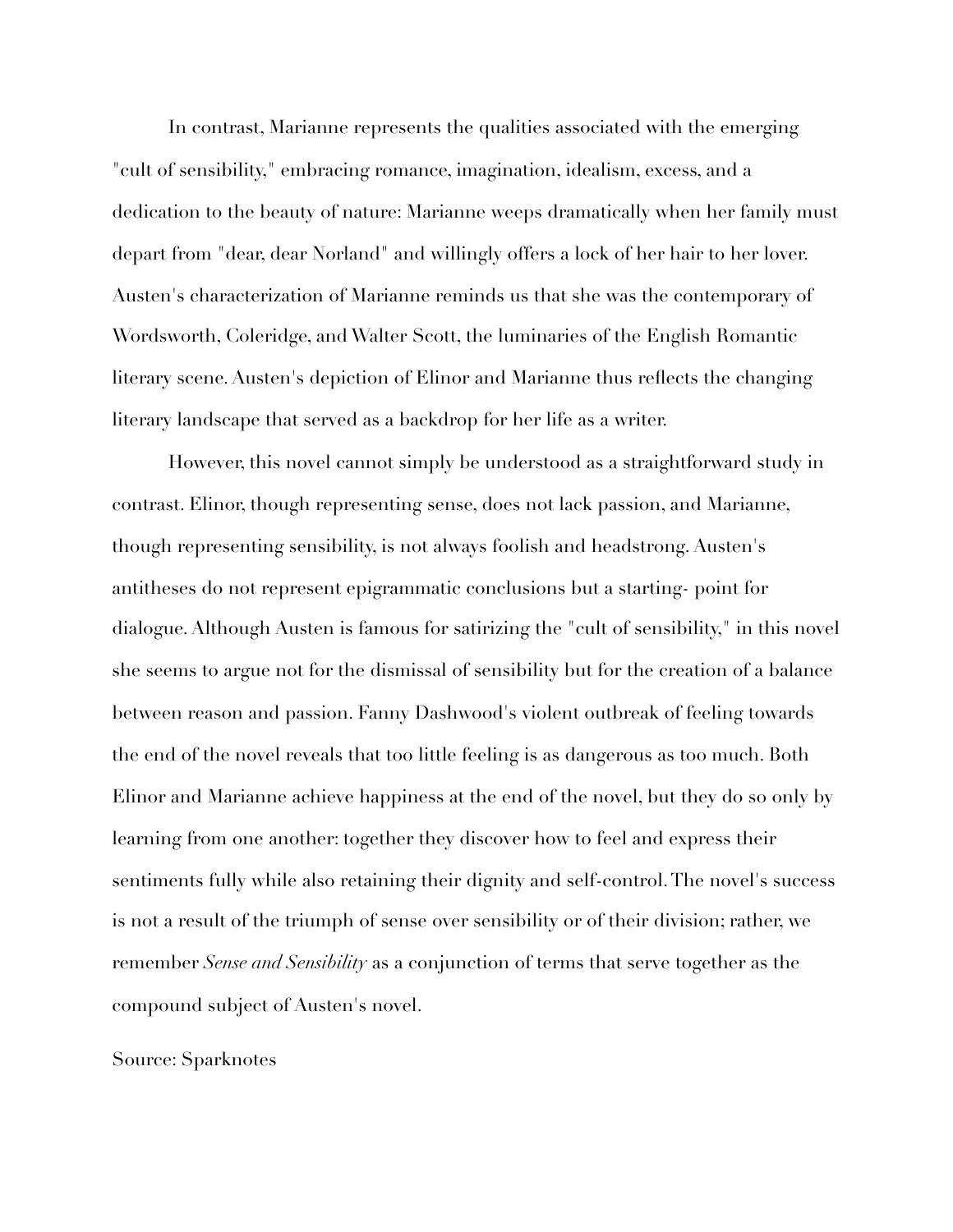## **People:**

**Cowper:** [pronounced Cooper] William Cowper (1731-1800), English poet who was one of Jane Austen's favorites. He was descended from poet John Donne through his mother, and was known to have a mental illness, which resulting in at least one nervous breakdown and several suicide attempts. He recovered under the care of several friends and patrons, and thereafter spent the bulk of his adult life in "rustic retirement," though he had several more breakdowns until late in his life. He had a bit of gloomy outlook in general, a result of his religious mania and general feeling that he was irrevocably damned. Most of his significant writing happened or was published after 1780, including a series of essays in couplets, the heroic ballad "John Gilpin's Ride," the long poem "The Task," and a translation of Homer (in contrast with Pope's "artificial" version from an earlier generation. "His poems celebrate rural life and the beauties of nature in a way that influenced later Romantic poets, though he tended to be less fervent in his enthusiasm." He's also quoted in Austen's *Mansfield Park*. His 1,500-line poem "Hope," Marianne's favorite poem, was written during the 1870s and published in 1782 in Poems by William Cowper; it was one of a series of "verse discourses" that became known as the *Moral Satires*.

"Cowper!" "Yes. I daresay that Scott or Pope is a more serious-minded answer, but I am afraid that Cowper is my favorite poet of our time." (Marianne, Willoughby, act one)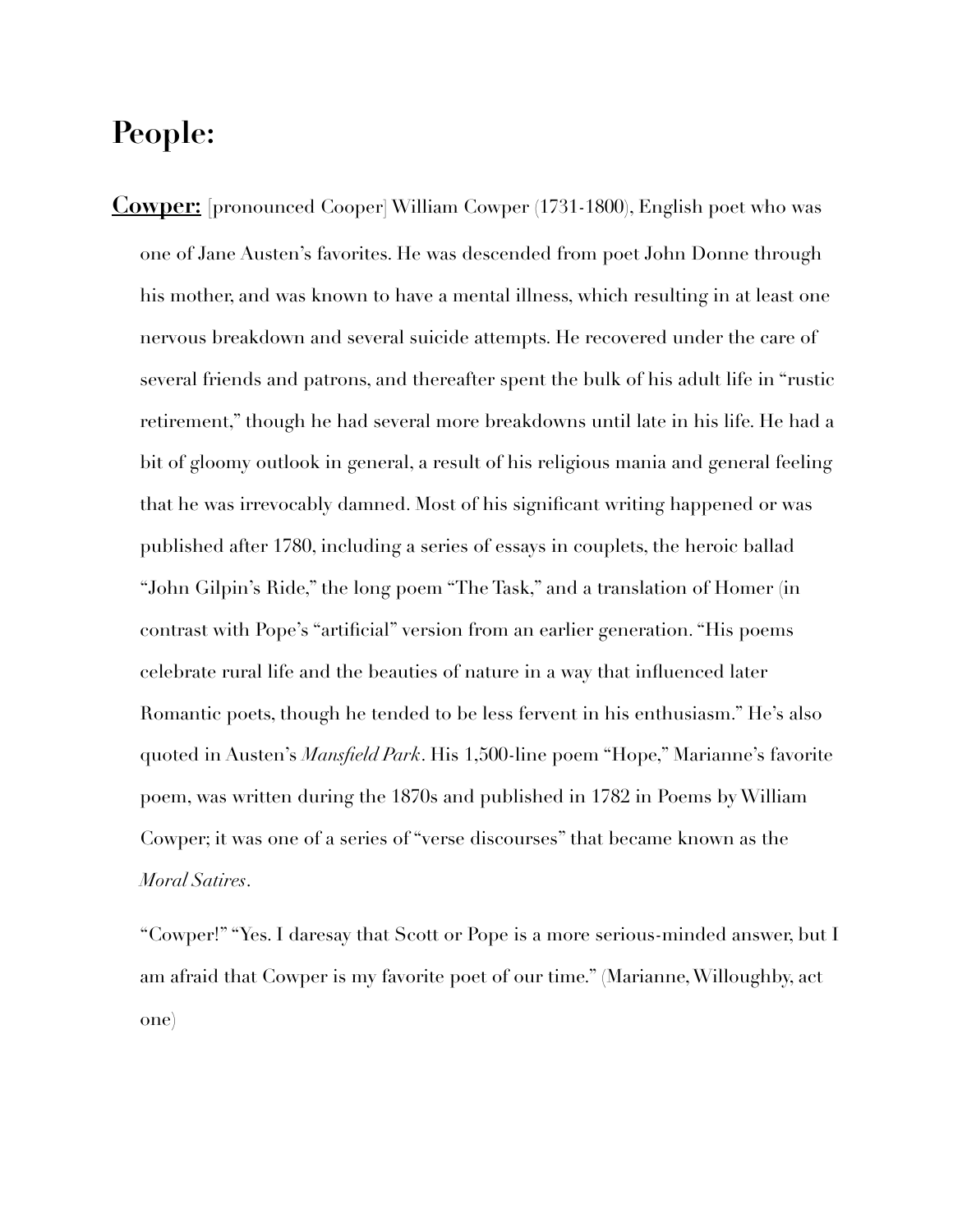Curate: the lowest rung among the clergy, below a rector and a vicar (but all clergy were considered members of the gentry). Curates were often hired to assist the clergyman who held a living to do his duties within the parish, either because the clergyman has retired and the duties have become too much for him or because the clergy serves multiple parishes and needs assistance. They were usually poorly paid.

"He is the curate of the parish, I dare say?" (Mrs. Jennings, act one)

Honorable Miss Morton: "Honorable" is a courtesy title given to children of viscounts and barons, the lowest ranks among the peerage. With her fortune of £30,000, Miss Morton outranks everyone else in the play in status and money together.

"… his mother has determined she will give him his independence just as soon as he marries the Honorable Miss Morton." (John Dashwood, act two)

Alexander Pope: Pope (1688-1744), English poet and satirist, of a generation before Cowper. His works include "Rape of the Lock," translation of Homer's *Iliad*, the three-volume *Dunciad*, and three volumes of *Miscellanies*, published with fellow satirist Jonathan Swift. Pope really is not in line with Marianne's taste.

"Cowper!" "Yes. I daresay that Scott or Pope is a more serious-minded answer, but I am afraid that Cowper is my favorite poet of our time." (Marianne, Willoughby, act one)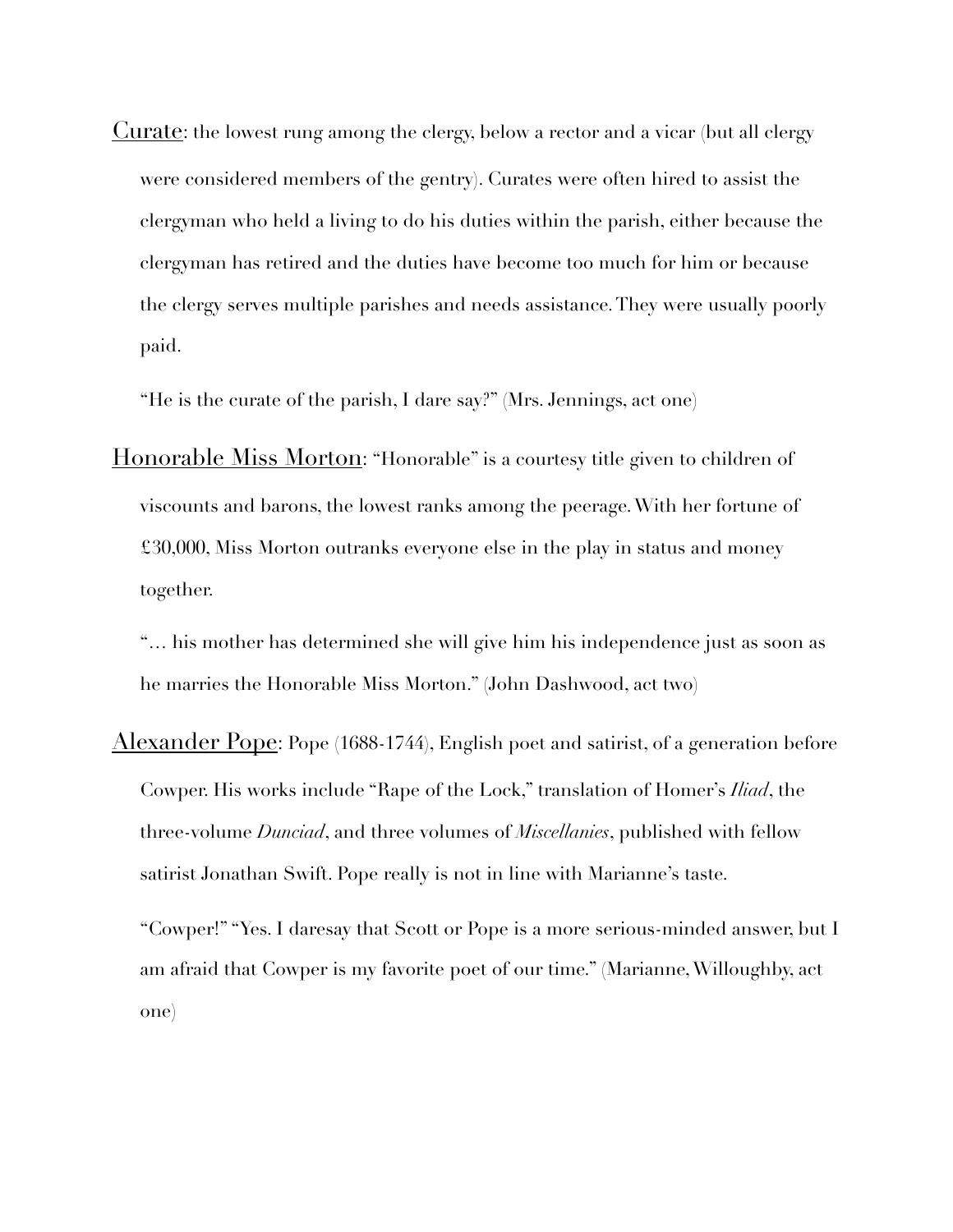Sir Walter Scott: Scott (1771-1832), Scottish novelist, poet, historian and another favorite of Jane Austen. He not only created the genre of historical novel, but his writings were so influential as to invent a national culture, history and identity, and his work was highly influential on almost all poets and novelists that followed him. Among his notable works are "The Lady of the Lake," (1810), *Waverley* (1814) and *Ivanhoe* (1820). His work is also discussed and admired in Austen's *Mansfield Park* and *Persuasion.* 

"Cowper!" "Yes. I daresay that Scott or Pope is a more serious-minded answer, but I am afraid that Cowper is my favorite poet of our time." (Marianne, Willoughby, act one)

Sir John: A man with the title "Sir" is either a knight (an honor bestowed for his service and is not hereditary) or a baronet, the lowest rung on the British aristocratic ladder, which is hereditary. He is a member of the gentry, "a gentleman of consequence and property," but not a peer/member of the nobility. When we meet Sir John Middleton's wife, she is referred to as Lady Middleton, a title befitting the spouse of either a knight or baronet. It also means that she has gained the title through marriage; if she had the title through birth, she would be Lady "first name," ala Lady Catherine in *Pride and Prejudice* or Lady Mary in "*Downton Abbey."* 

"I am writing to our cousin, Sir John Middleton. He may have a cottage available for us in Devonshire."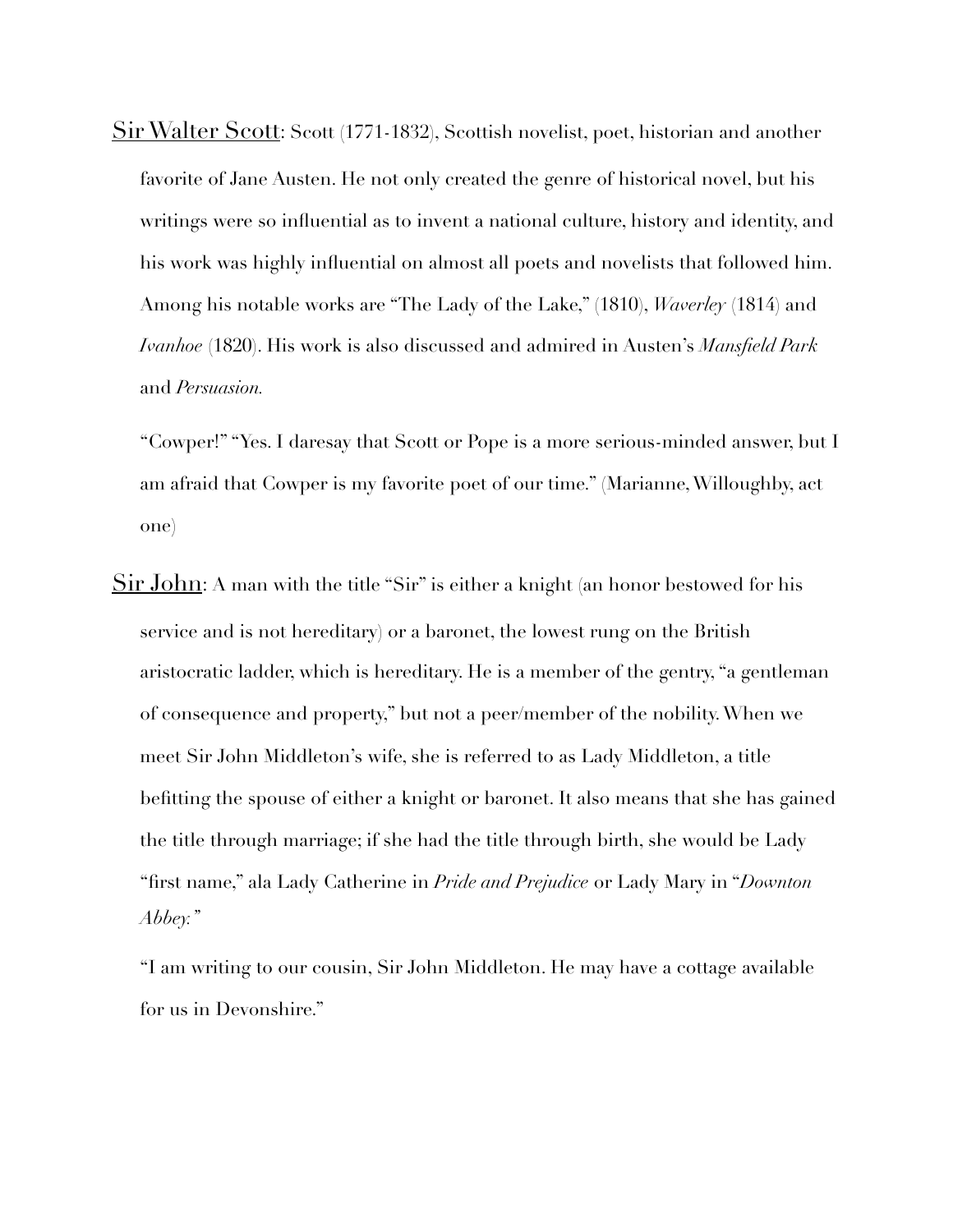## **Things:**

*Banns*: The Marriage Act of 1753 outlawed clandestine weddings in England (though not in Scotland) so engagements and the intention to marry were very public. Couples could be married in two ways: publishing the banns, which meant the local clergy would announce the couple's intention to marry on three successive Sundays or holy days, giving the community enough time to voice any objections, and the couple could marry within the next three months. The second option was to get a license, which came with an expense, either from a local clergyman which would allow you to marry in a parish where either member of the couple lived or a special license that allowed for a marriage any time any place.

"Mum's the word until the banns are read, 'ey?" (Mrs. Jennings, act two)

- *Chaise*: a four-wheeled carriage that had one forward-facing seat that could seat up the three people (as opposed to a coach, that had two three-person seats that faced each other). (Thomas, act two)
- *Constantia Wine*: Wine from grapes grown on the Constantia farm near Cape Town, South Africa.
	- "I recollected that I had some fine old Constantia wine in the house … My poor husband was fond of it whenever he had a touch of his gout." (Mrs. Jennings, act two)
- *Curricle*: a two-person open carriage driven by two horses (as opposed to one) so it can go very fast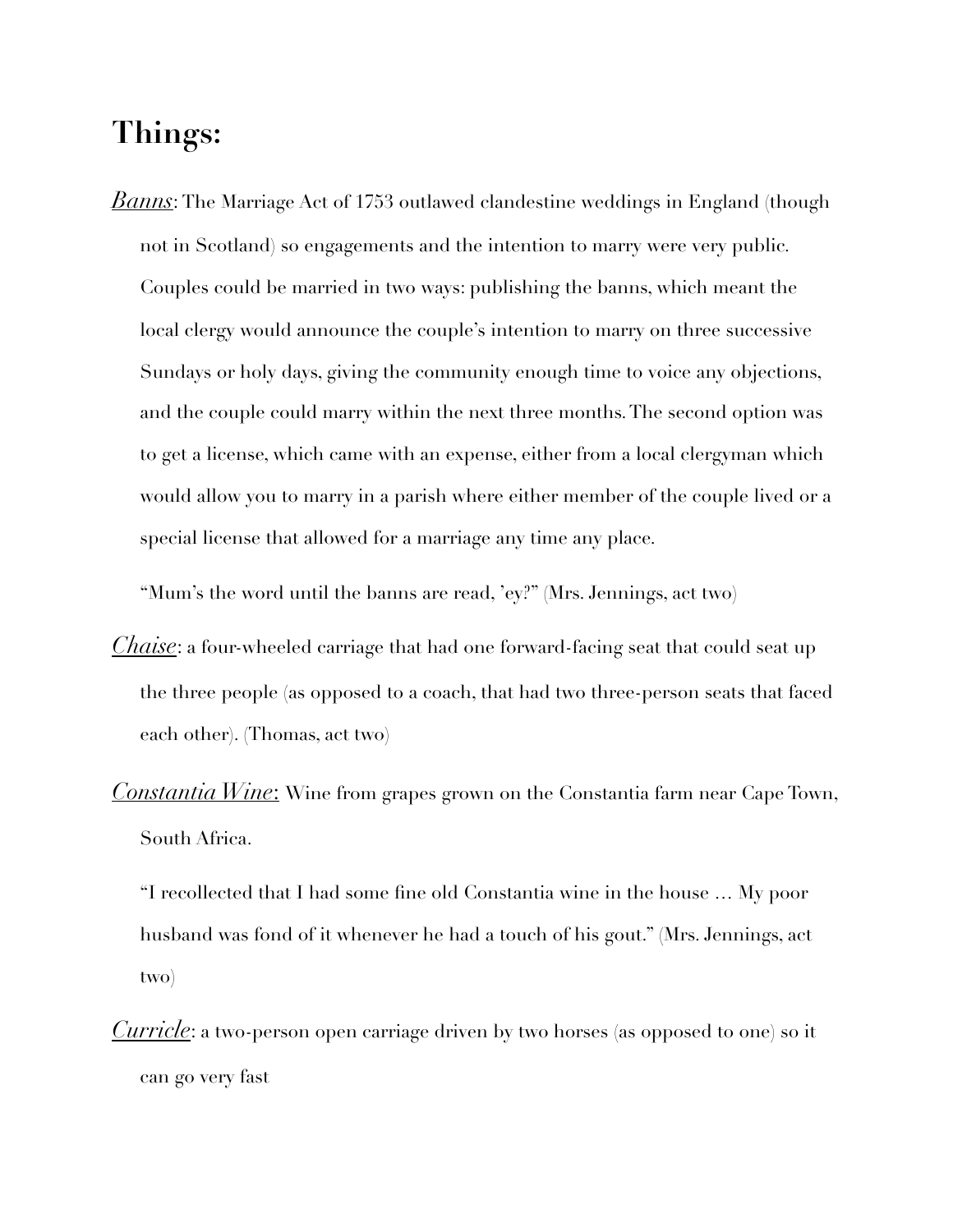"It is Mr. Willoughby's curricle outside! I told you, he DID visit her!" (Margaret, act one)

*Fifty Thousand Pounds*: Miss Gray's fifty thousand pounds is much larger than any other female character's fortune in Austen's novels. This suggests the Gray family fortune is not tied up in land or an estate, but may come from commerce. She can raise her own and her family's social standing by marrying into a family with an estate, which may be in need of ready cash on hand because of debts (in Willoughby's case) or because the wealth is all tied up in the estate. If Miss Gray herself was already part of the aristocracy, her wealth would land her someone of much higher status than Willoughby.

"The lady then — is very rich?" "Fifty thousand pounds, my dear." (Elinor, Mrs. Jennings, act two)

*Gout*: inflammation of joints, especially in the big toe, brought on by a diet overly rich in purines (uric acids); much more typically found in men than women

"Very gouty, poor fellow, and never comfortable in the least bit of damp." (Mrs Jennings, act one)

*Guinea*: a coin worth a pound plus a shilling; 50 guineas is a comparatively large sum – approximately what each of the Dashwood girls earn a year from interest on their £1,000.

"I would lay fifty guineas that Brandon invented this trick to get out of our gathering." (Willoughby, act one)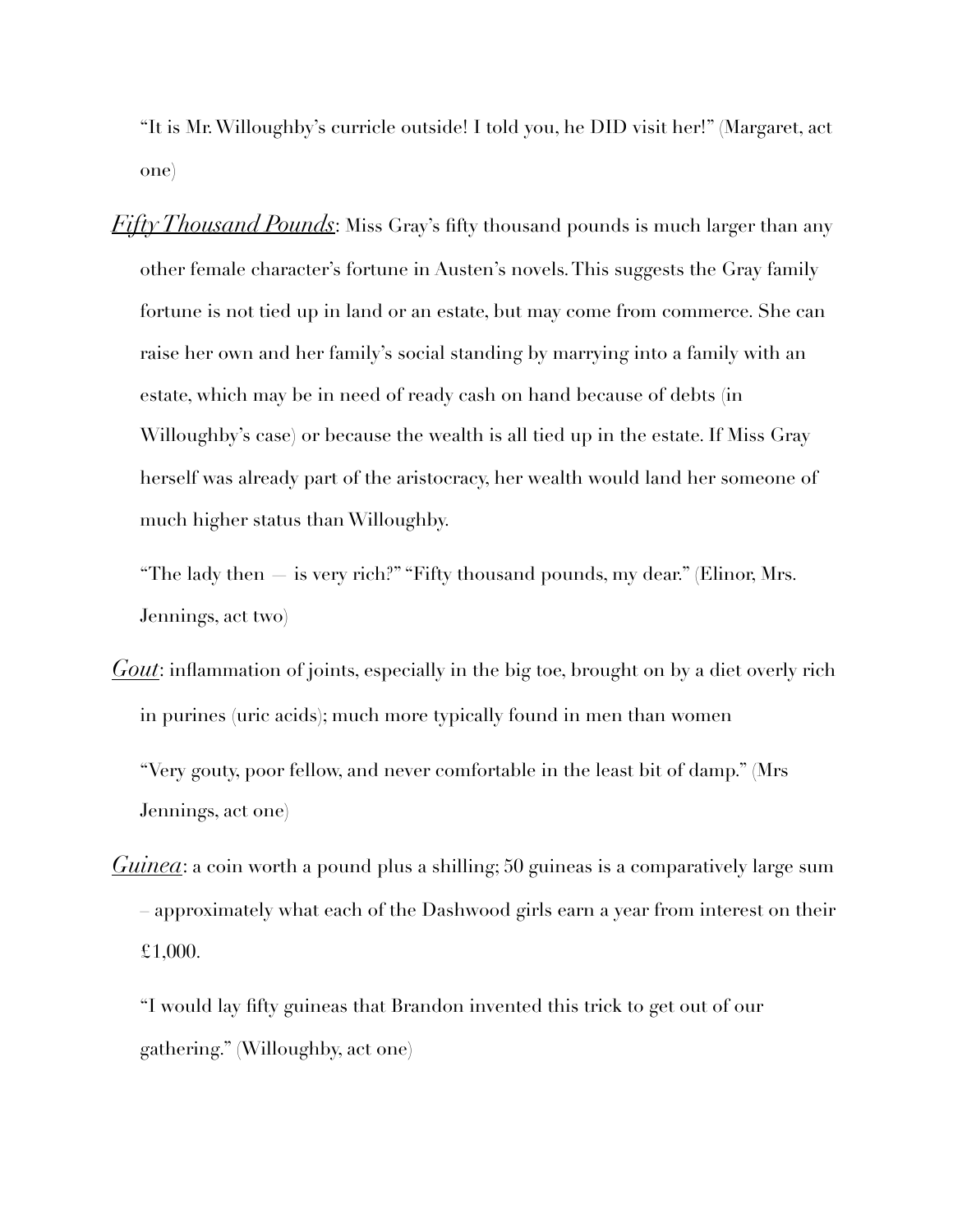*Living*: a living is the position and property of a clergyman in the Church of England. Although some livings were awarded directly by the church, many were "in the gift" of private landowners or of royalty, meaning that those individuals could give those positions to whomever they chose. A living would include a house, a plot of land and revenue from tithes drawn from the income of all the agricultural land in the parish. The yearly value of a living could vary greatly depending on the size and richness of the parish. A clergyman's better income at the time would have probably been between £600 (Mr. Austen's living from two parishes circa 1801) and £1,000 (about James Austen's living from three parishes) a year.

"The living of Delaford is vacant, and mine to appoint. Would you be willing to tell him that I would name him as rector …" (Colonel Brandon, act two)

*Parish*: the smallest geographical subdivision within the Church of England which also served as a governmental unit. Each parish was part of a deanery, which was part of an archdeanery, which was part of a diocese headed by a bishop. A clergyman (perhaps assisted by a curate) would serve a parish, which could vary in size; some parishes had a series of "chapels of ease," which would allow for local services within a parish. In its secular capacity, the parish collected and distributed local charity to the poor of that particular parish.

"He is the curate of the parish, I dare say?" (Mrs. Jennings, act one)

*Pianoforte*: a piano, first brought to England in the late 18th century from Germany. Unlike in a harpsichord, strings on a piano are struck by a hammer rather than plucked, and therefore require less maintenance and create a louder sound. John Broadwood, a Scottish carpenter and joiner, held several early patents on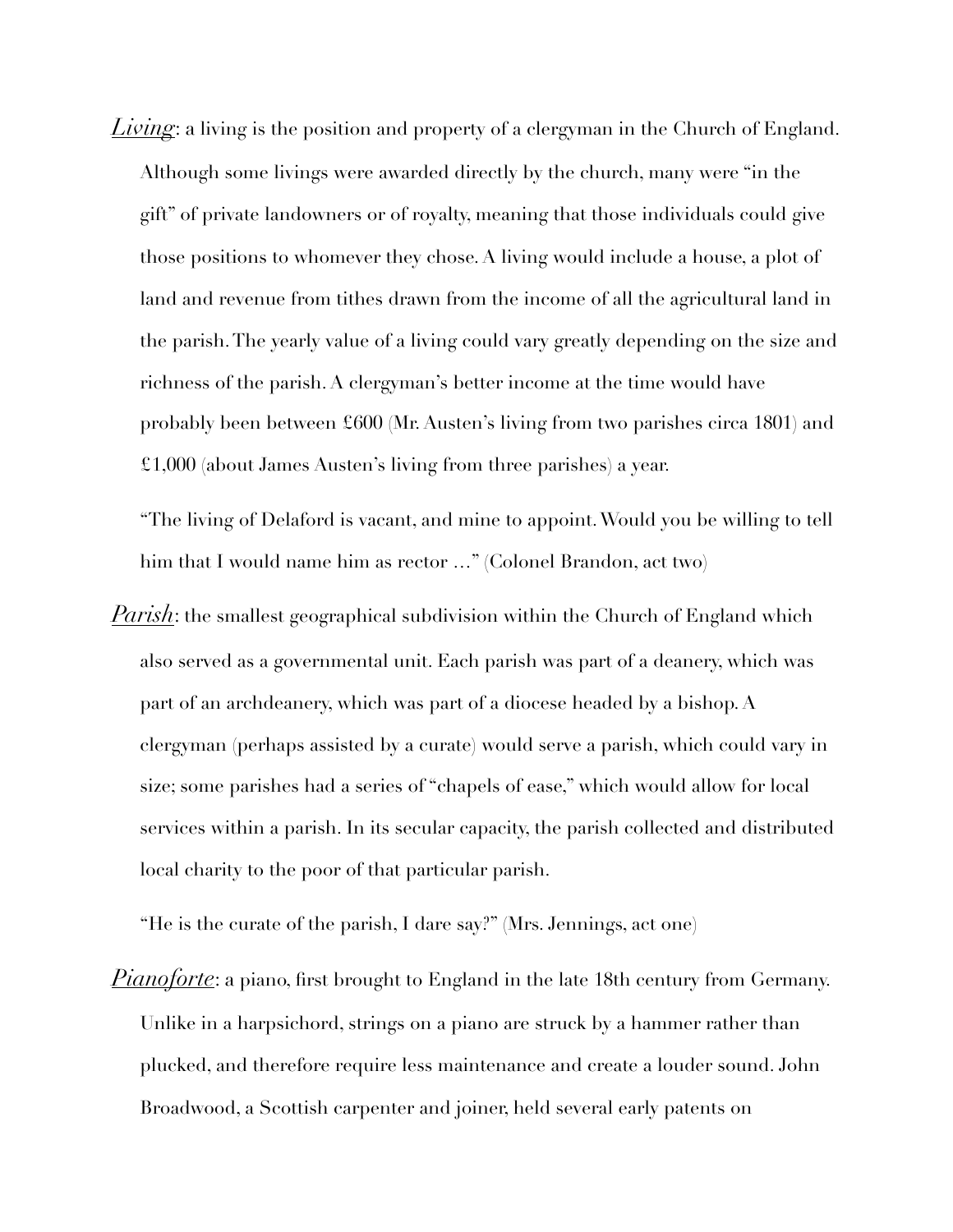mechanisms that improved the working of the pianoforte. By 1790, he was manufacturing 400 square and 100 grand pianos a years. He was acknowledged to be one of the best piano manufacturers in England, and English pianos were considered the best in the world. Most accomplished young ladies were taught to play the piano, music being perfectly suitable for women, but it wasn't considered gentlemanly for a man to know how to play.

"Next to my pianoforte. You may spy on the neighbors!" (Marianne, act one)

*Pointers*: Before guns became lightweight enough for hunters to shoot birds on the fly, the tactic was for a pointer to find a sitting bird, terrify the bird enough to keep its position, and point it out to its master who would shoot the bird as it was sitting still. As guns became lighter, pointers were replaced with retrievers, to collect the birds flushed out from the brush and shot out of the air, though some pointers could be trained to retrieve as well.

"Thank you, ma'am, but my pointers are outside. A little more water will not melt me." (Willoughby, act one)

*Queen Mab*: The horse Willoughby gives Marianne is from *Romeo and Juliet*, in which Mercutio has a long speech about Queen Mab, the fairies' midwife.

"But, Marianne! … Queen Mab is still yours, Marianne. I shall keep her only till you can claim her for your more lasting home." (Willoughby, act one)

*Rector*: a rector is the clergyman who has exclusive rights to the tithes from his parish (as opposed to a vicar, who receives only some of the tithes, or a curate, who is employed by a rector to fulfill some or all of the clergy's duties.)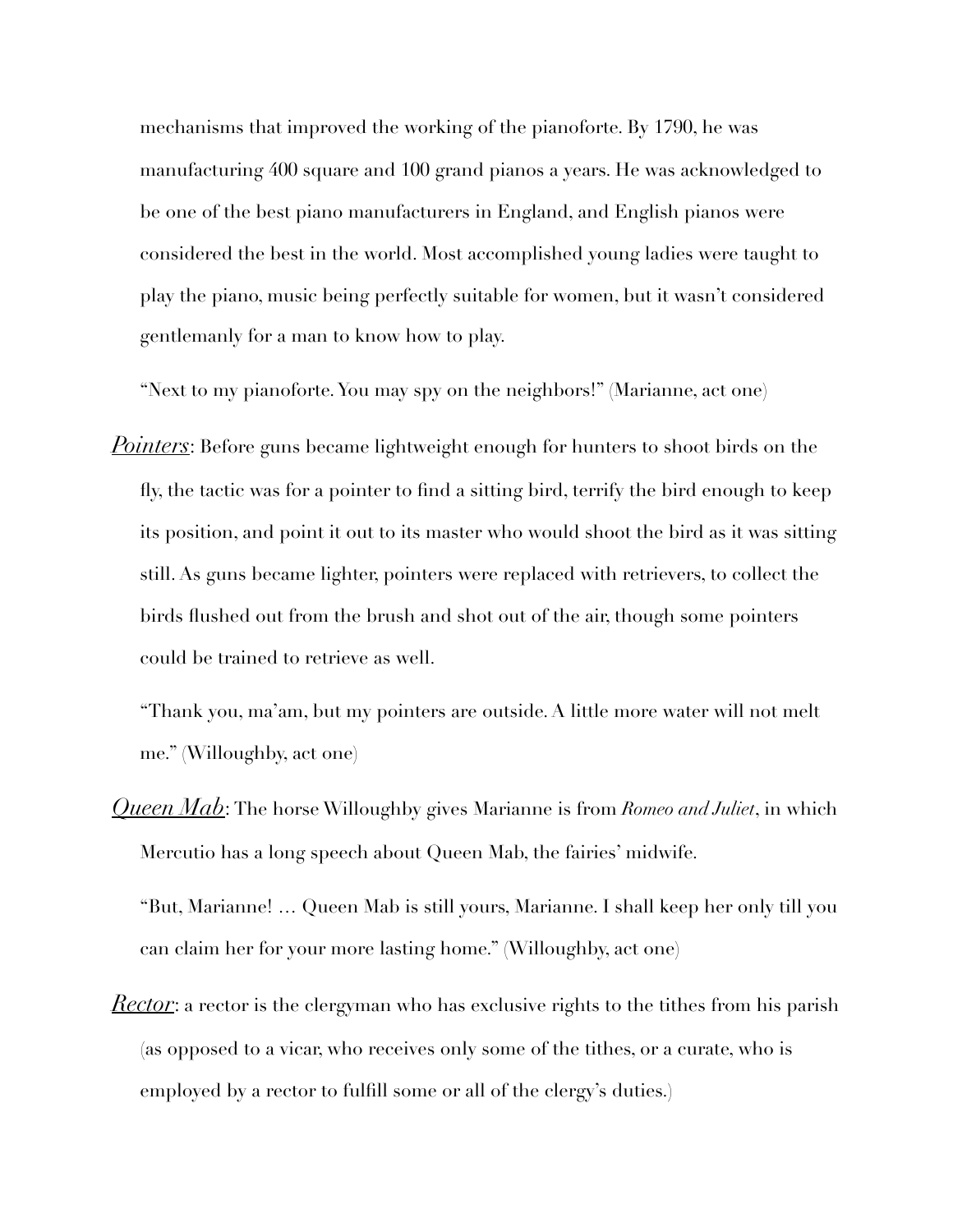"The living of Delaford is vacant, and mine to appoint. Would you be willing to tell him that I would name him as rector ..." (Colonel Brandon, act two)

*A Thousand Pounds*: Women's fortunes (or lack thereof) are noted as lump sums; the thousand pounds John first proposes giving his sisters would be one thousand pounds each, invested with an approximate rate of return of 5% (or \$50 a year actual income). Men's fortunes in Austen novels are noted as annual incomes. Currency equivalencies can be tricky, but roughly speaking, a thousand pounds is about £30,000-£70,000 (\$40,000 – 90,000) in today's money.

"I think that I will give them a thousand pounds apiece to start their new life!" (John Dashwood, act one)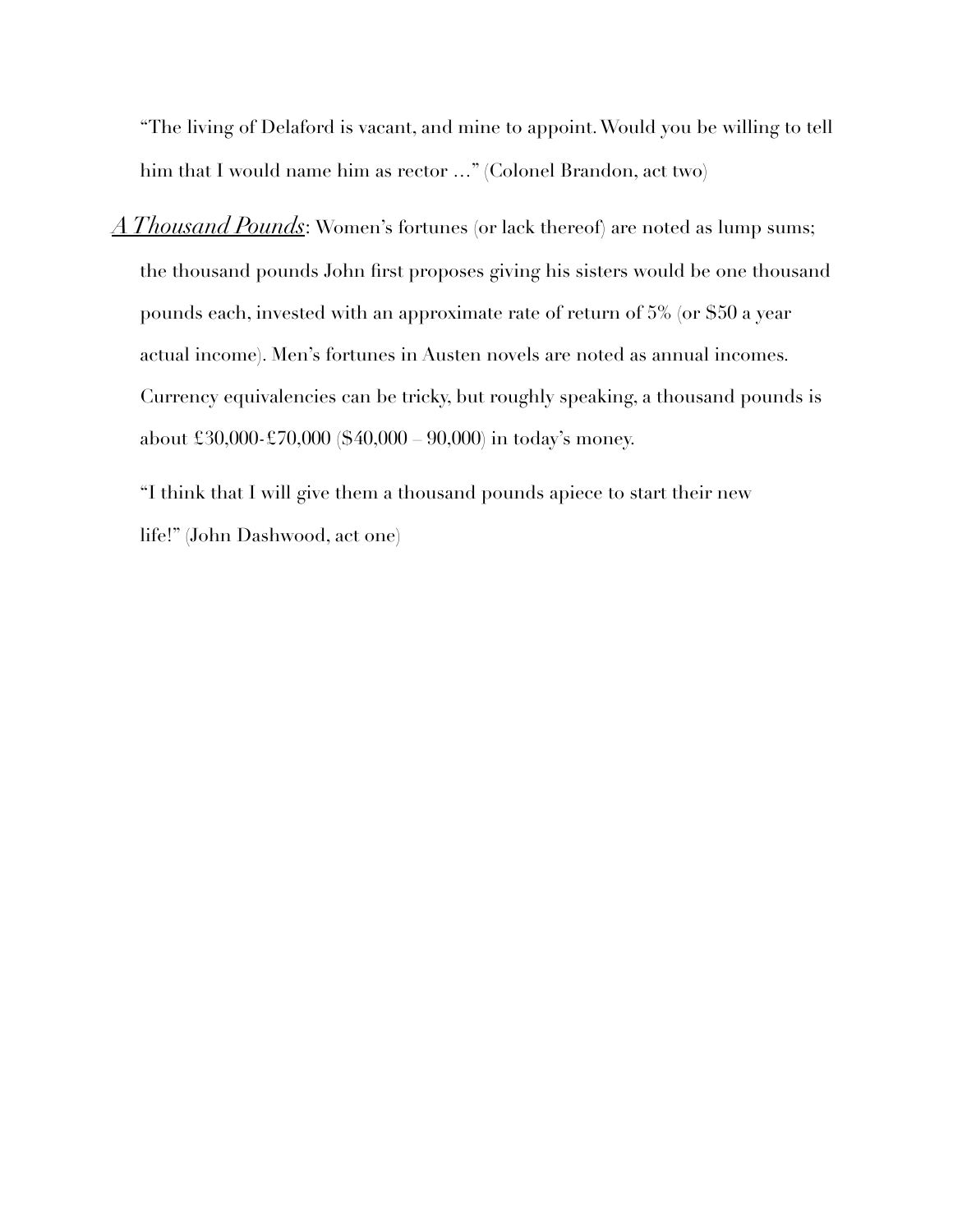## **Additional Class Activities: 1. "Teach Each Other Discussion" Multicultural Strategy**

**Context**: This strategy should be used during the novel as an assessment of student thought and perspective on ideas within the novel. Not only will it allow students to show their knowledge, but it will expand and develop their opinions.

**Purpose:** This strategy is a form of discussion group in which the teacher becomes a shadow while the students teach one another. The discussion is based on a common reading of set of statements. Unlike traditional discussion groups in which the students look to the teacher for answers and guidance, in this discussion the students have complete ownership. It allows students to express their views in light of their own personal cultural background. This is a way to increase student involvement in talking and participation and allows the teacher to observe and take notes on who participates and how often. This type of discussion is also advantageous as it informs the teacher of the students' interests, thoughts, and confusions and so may help in future lesson planning that will be more student-defined and culturally responsive.

**Rationale:** Students have many and varied opinions about the several themes in Sense and Sensibility that are influenced by everything around them background, culture, experience, etc. Because of this, it is valuable to give students time to express and therefore more fully develop their thoughts and opinions. This strategy allows students to comment on their beliefs and listen to others' in order to help them reevaluate and possibly redefine their own. It is a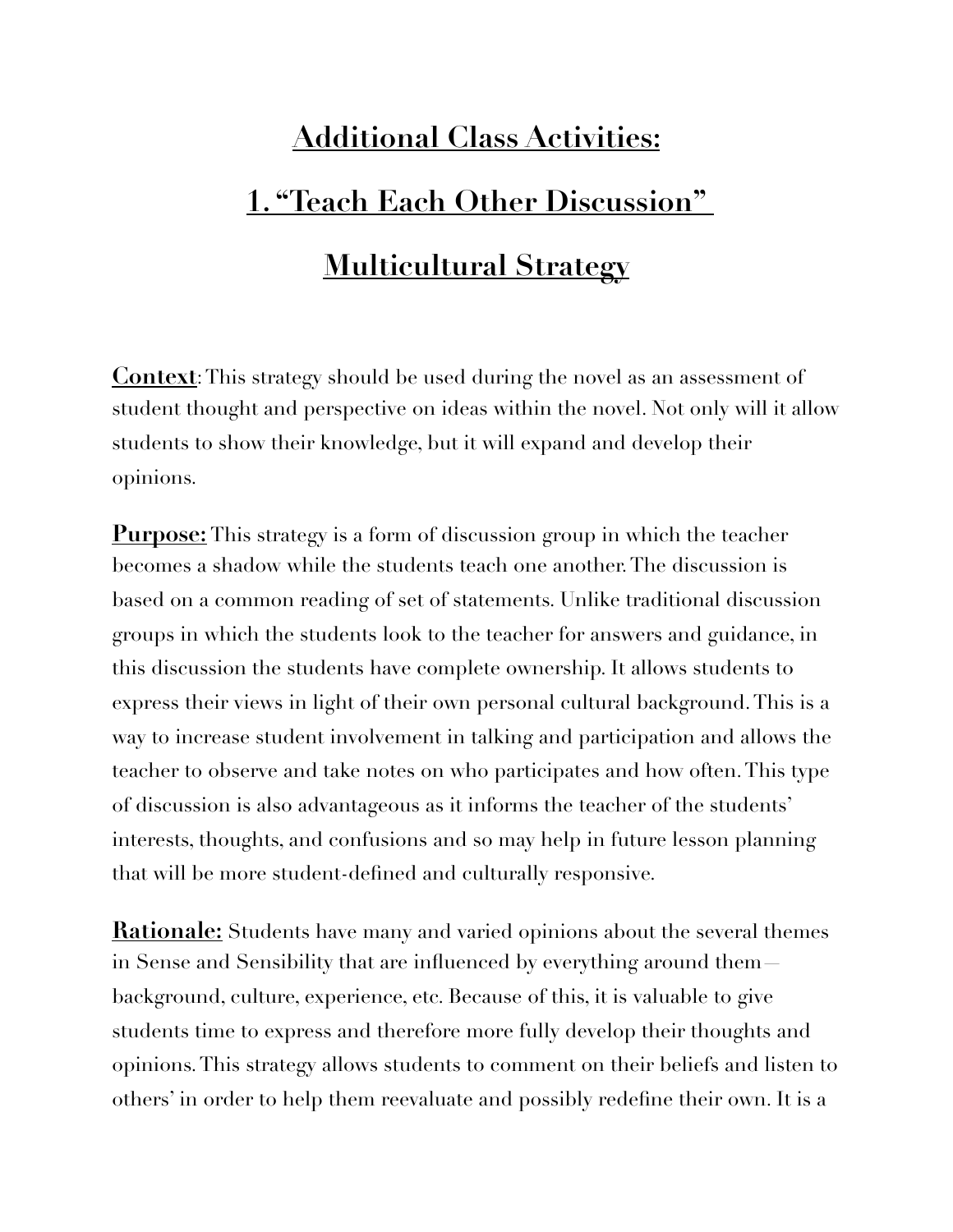meaningful way for students to make opinions and draw conclusions about certain concepts.

#### **Directions:**

1. Introduction

Introduce the strategy by asking how a class discussion usually works. Ask students to comment on aspects of usual class discussion (not everyone talks, looking to the teacher, etc.). Talk about the reading selection that they will discuss today. Explain that today the object of the discussion will be to teach each other. Place the following rules on an overhead or write them on the white board.

a. Courtesy: in order for each student to feel comfortable, courtesy is essential.

- b. Do not look at the teacher: this discussion is for your benefit, not the teacher's.
- c. Tolerate silence: it takes time to think of what or how to say something.

#### 2. Reading

Pass out the cue sheets. These will help each student decide how to personally contribute to the discussion. Read over the examples with the students and discuss appropriate comments.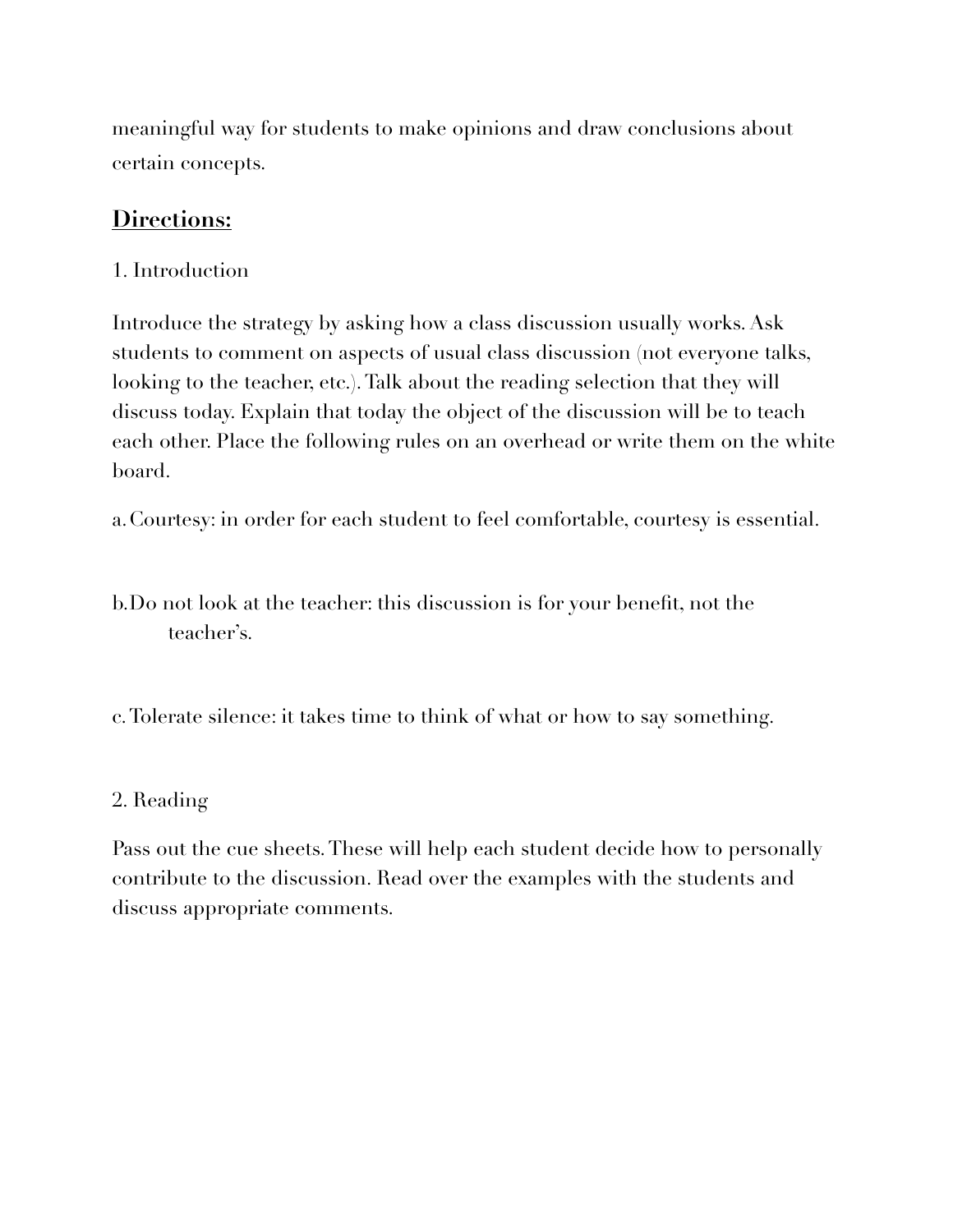## **2. Problematic Situation**

**Context:** This assignment is to be used during reading, possibly near the beginning of the book to help students consider the theme.

**Purpose:** A thought-provoking activity to encourage students to consider the theme "When is it good to be passionate (sensible) about something and when is reason or logic (sense) the best response?" and how it applies to their own lives.

**Rationale:** For students to understand differing perspectives or problems within a text, the teacher can set up an imaginary situation that students must solve (Johannessen). This strategy utilizes problem solving and decision making skills, allows students to approach text from varying perspectives, creates interest in a story situation, and connects text to student priorities and values.

The theme studied in this novel is relevant to students and innately interesting, but when the ideas are applied to a realistic personal situation within the students' lives, it takes on a whole new meaning. This assignment also encourages critical thinking and problem solving.

### **Directions:**

Explain the situation to students. Ask them to spend 5 minutes themselves considering a solution to the problem. Then place them in groups of 3-5 to discuss the same question. They must come to a consensus as a group about what the best solution would be. After about 10 minutes, have one student from each group come write their group's solution on the board, and then have another student to present it and their rationale to the class.